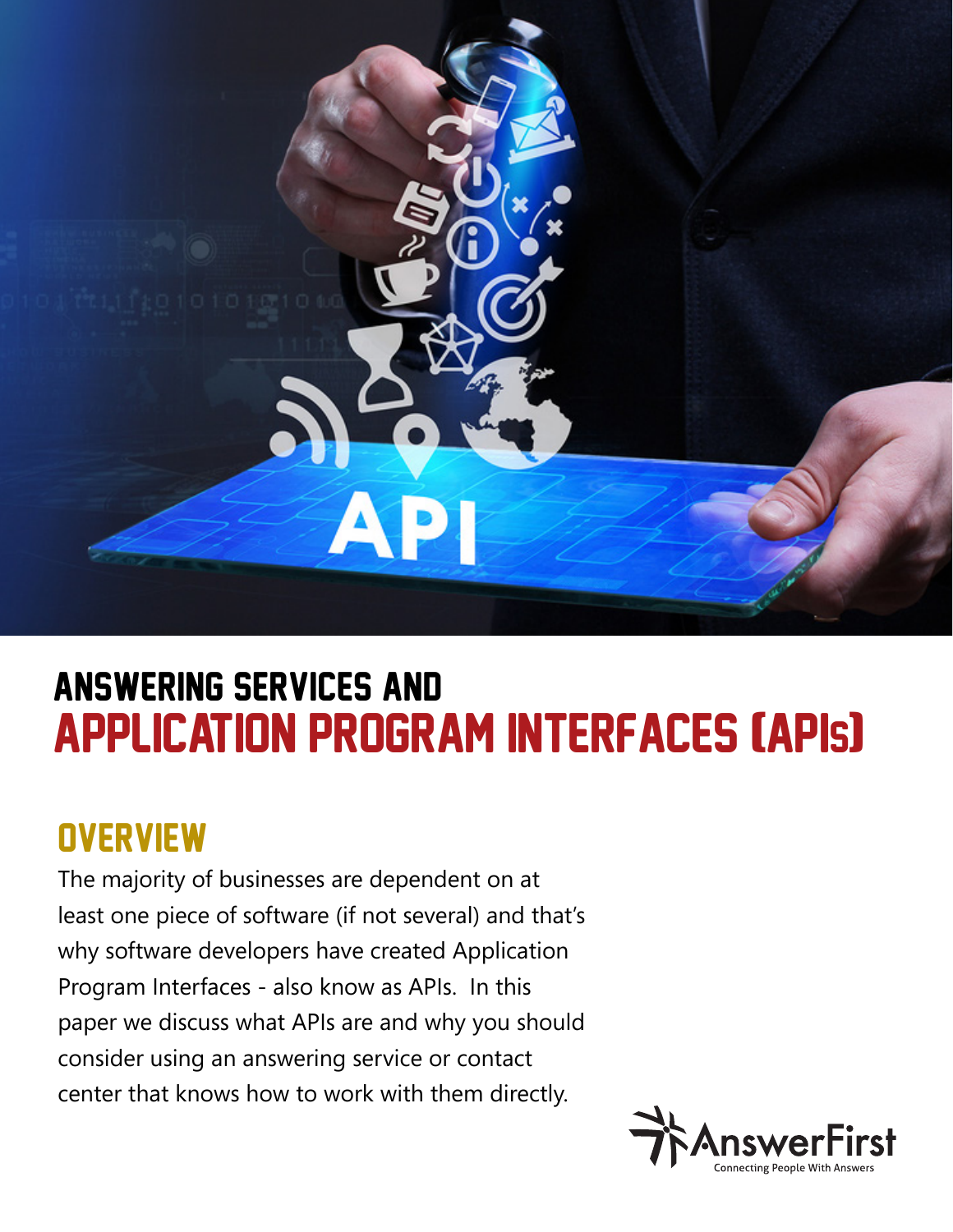### **SITUATION**

**Over the past 5-10 years the business software industry has grown exponentially. Whether you're looking for a database to handle your sales leads, an accounting program to handle your invoicing or a calendaring solution to manage scheduling you'll have a plethora of options at your fingertips just by performing a quick Google search.** 

In many ways, the software industry's growth has been extremely beneficial for businesses, not only because there are more software options for handling various business processes, but also because competition in the market has forced prices down and forced software vendors to differentiate by providing more features and better customer service. However, there is a downside to having so many different options. Sometimes it's crucial that one piece of software needs to work with another yet there is no built-in way to integrate the two platforms. For instance, when you have a calendaring solution that tracks client appointments, but you use separate accounting software to invoice clients for those appointments. Should you have to enter customer contact details and appointments in two different places? This approach would be time consuming while also leaving you with the potential to make errors when entering the data in more than one place.

Additionally, what if you want to use a third party to handle some aspect of running your business? For instance, if you want to hire an answering service to answer your phone calls and you use Salesforce to track all sales inquiries. Should the

"sometimes it is crucial for one piece of software to work or integrate with another"



#### learn what answerfirst can do for your business at answerfirst.com or call 800.645.2616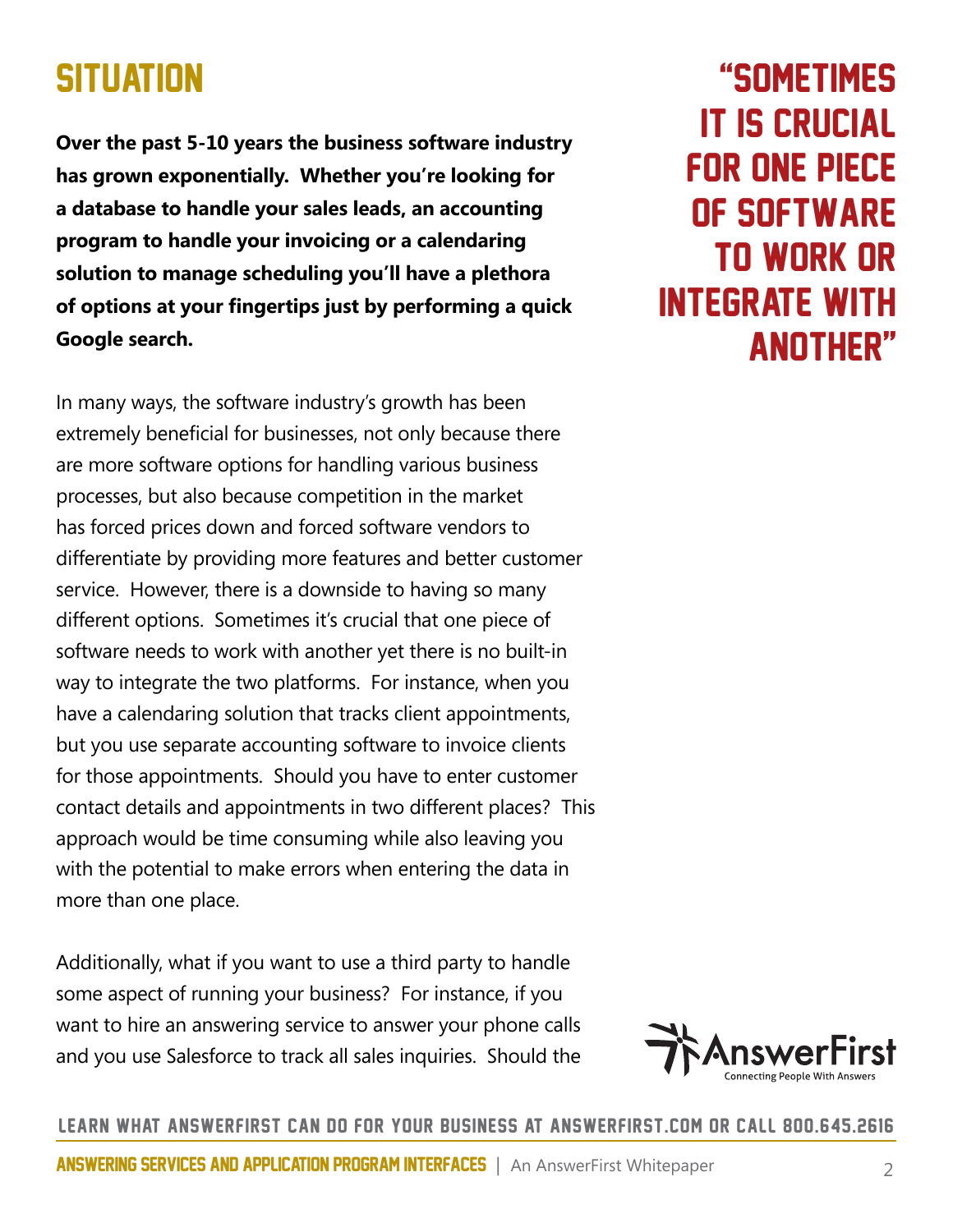answering service be given access to your Salesforce account? Do their Customer Service Professionals even know how to use Salesforce? What if they enter information into Salesforce incorrectly? Or, should the answering service just answer your phone calls and pass messages to your sales team forcing your sales associates to enter the information into Salesforce when they have time? What if your sales team loses messages or forgets to do the data entry?

As you can see there are a lot of potential issues and limitations surrounding the use of various business software platforms, but the software industry has a solution. Have you heard the term API? It stands for "Application Programming Interface." According to Wikipedia, an API "is a set of subroutine definitions, protocols, and tools for building application software." That definition sounds complicated, but in layman's terms APIs make it easier for developers to build new applications and to make existing applications communicate with each other.

#### **What does this mean for you and your business?**

It means that if the calendaring solution and invoicing software we mentioned earlier offer publicly available APIs, it's very possible that a programmer could make your calendaring solution "talk" to your invoicing system such that every time you confirm an appointment the calendaring system tells your invoicing system to bill your client without you having to take any additional steps.

APIs also have the potential to allow service providers the ability to integrate with your business software in a way that's secure and efficient. Let's look back at the example of the

"apis make it easier for **DEVELOPERS** to build new **APPLICATIONS** and to make **EXISTING** applications **COMMUNICATE** WITH FACH other"



learn what answerfirst can do for your business at answerfirst.com or call 800.645.2616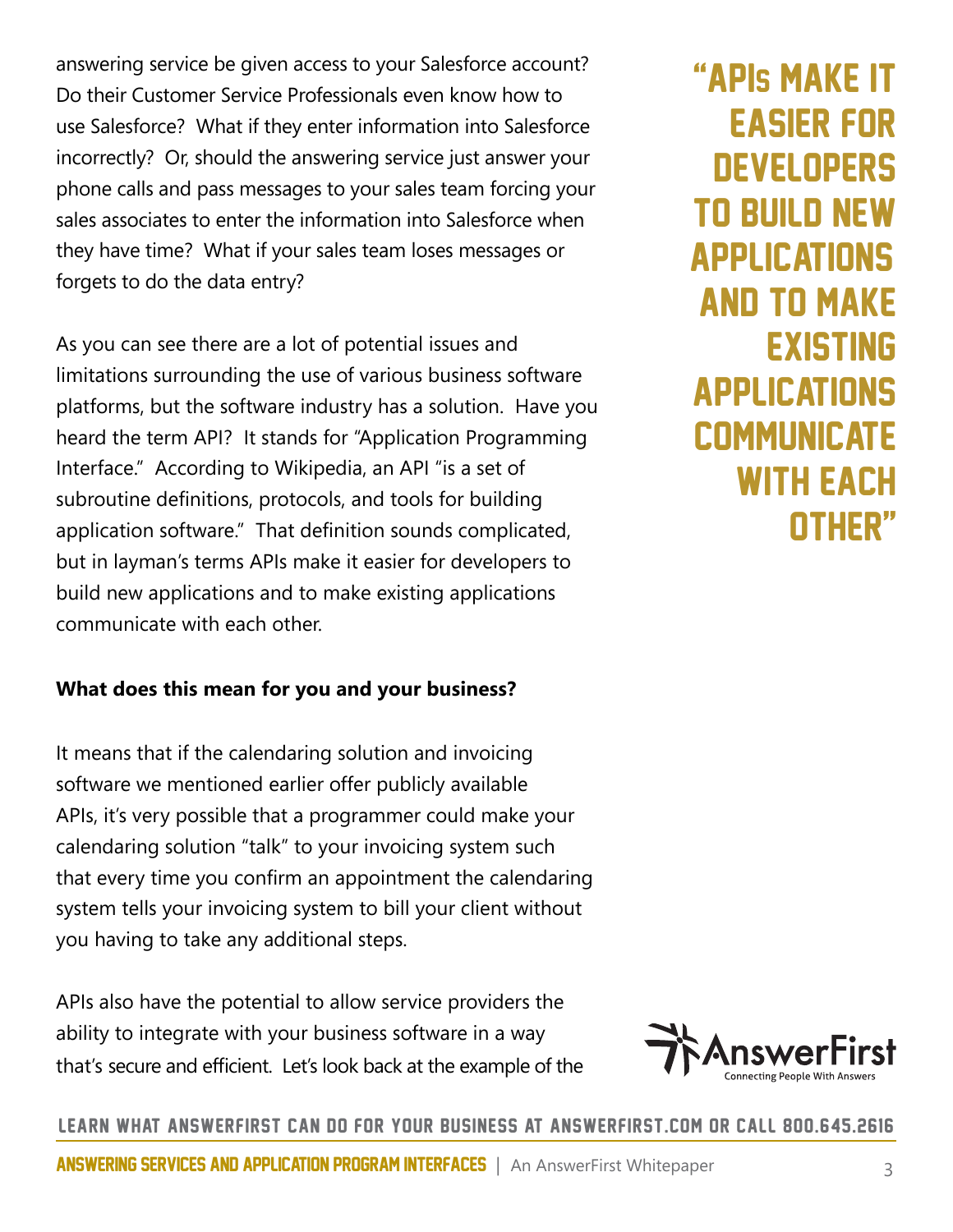answering service and Salesforce. If you choose an answering service that knows how to work with the Salesforce API then the service can connect to your customer database via their answering service platform. What are the advantages of this configuration?

### • **Your Salesforce account is safe because there is no need for operators to ever directly log-in to it.**

The answering service operators will never have your Salesforce account credentials because by using an API integration the operators work within the answering service's software platform - which interacts with your Salesforce account behind the scenes. In fact, the operators don't even know what software solution you're using as they're just entering data into the answering service software as they do for any other account.

#### • **There's no need to worry about whether or not the answering service operators know how to use Salesforce.**

Again, the operators never log-in to your Salesforce account. Also, there's no need to pay costly training fees that some answering services charge to get their operators "up to speed" on the software you're using. The API integration between the answering service platform and your Salesforce account circumvents the need for that.

### • **Don't worry about losing valuable customer data due to human error.**

If the answering service is just taking messages and forwarding them to your sales team then there's a chance that customer contact data might not get



#### learn what answerfirst can do for your business at answerfirst.com or call 800.645.2616

### "there is no need to pay costly training fees when using api integrations"